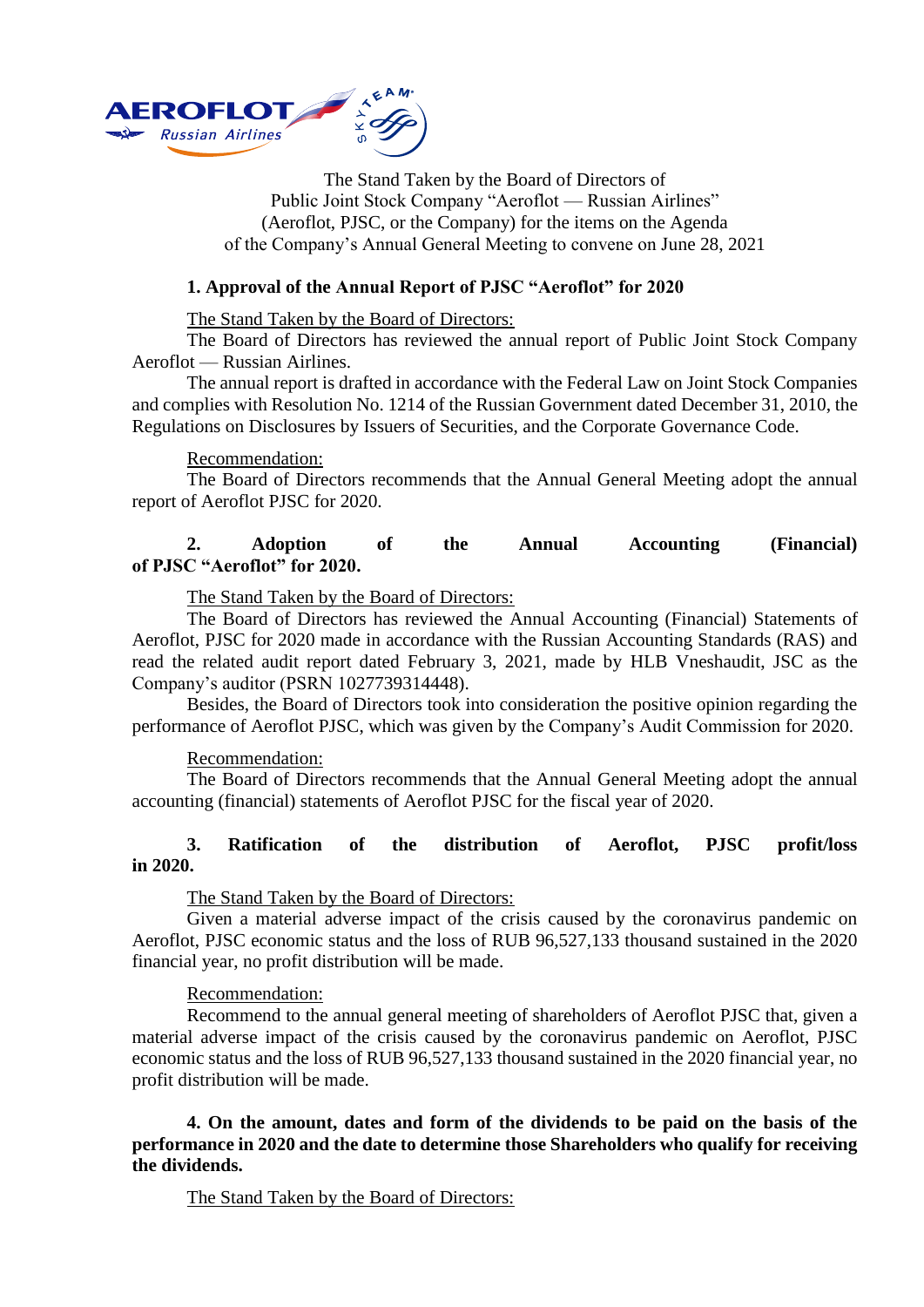Given a material adverse impact of the crisis caused by the coronavirus pandemic on Aeroflot, PJSC economic status and the loss of RUB 96,527,133 thousand sustained in the 2020 financial year, no dividends will be announced or distributed.

## Recommendation:

Recommend to the annual general meeting of shareholders of Aeroflot PJSC that no dividends will be announced or paid on Aeroflot, PJSC shares for the 2020 financial year.

### **5. Remuneration to be paid to members of the Board of Directors**

The Stand Taken by the Board of Directors:

Paragraph 2 of Article 64 of the Federal Law On Joint Stock Companies and Paragraph 16.8.20 of the Company's Articles of Association rule that approvals of the remuneration and compensation payable to the Board of Directors fall within the competence of the General Meeting of Shareholders.

### Recommendation:

Recommend to the annual general meeting of shareholders of Aeroflot PJSC that, given a material adverse impact of the crisis caused by the coronavirus pandemic on Aeroflot, PJSC economic status in 2020 and 2021, approve the approach where remuneration to the members of the Board of Directors of Aeroflot, PJSC for the relevant periods from 2019 (including the Long-Term Incentive Program) will be determined and paid upon the resolution of the annual general meeting of shareholders at Aeroflot PJSC if the following conditions have been met:

- until Aeroflot, PJSC satisfies and discharges its obligations for the sovereign guarantees granted by the government of the Russian Federation in 2020;

- dividend payment by Aeroflot, PJSC.

Remuneration amounts will be determined under the Regulations on Remuneration and Compensation for the Board of Directors of Aeroflot JSC."

### **6. Amendment to the Regulations on Remuneration and Compensation for the Audit Commission of Aeroflot, PJSC.**

The Stand Taken by the Board of Directors:

The Board of Directors has preliminary reviewed and approved Amendment No. 1 to the Regulations on Remuneration and Compensation for the Audit Commission of Aeroflot, PJSC.

## Recommendation:

The Board of Directors recommends that the annual general meeting of shareholders approve Amendment No. 1 to the Regulations on Remuneration and Compensation for the Audit Commission of Aeroflot, PJSC.**7.** 

#### **7. Remuneration to be paid to members of the Audit Board.**

### The Stand Taken by the Board of Directors:

In accordance with Paragraph 1 of Article 85 of the Federal Law on Joint Stock Companies and Paragraph 16.8.20 of the Company's Articles of Association, approvals of the remuneration and compensation payable to the Audit Commission fall within the competence of the General Meeting of Shareholders.

In addition, while in office, members of the Audit Board are granted remuneration as decided upon by the Annual General Meeting and prescribed in Article 8 of the Audit Board Regulations, which were adopted by the General Meeting of Shareholders on June 25, 2015. and amounts of such remuneration are set forth by the resolution of the General Meeting of Shareholders.

# Recommendation: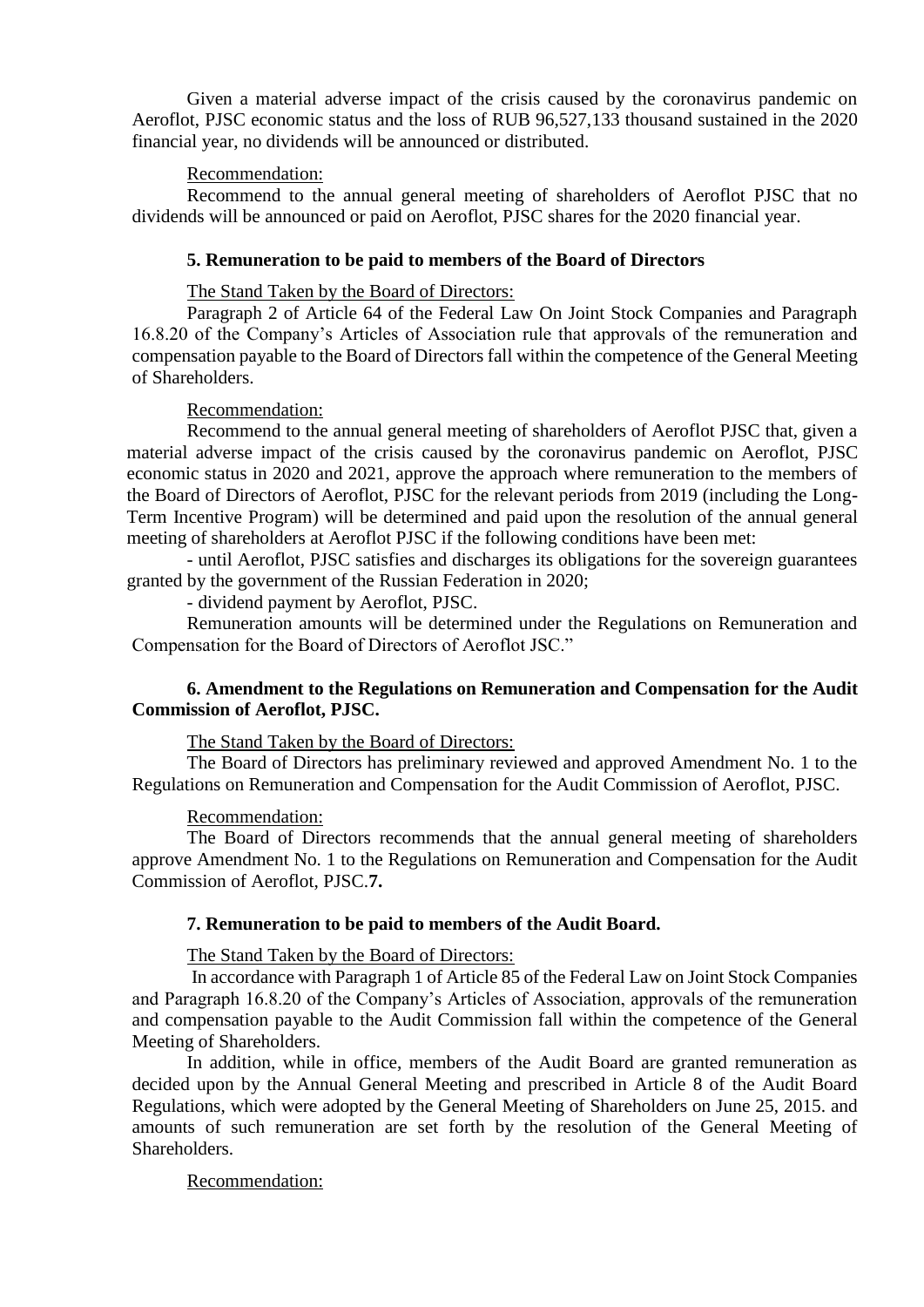Recommend to the annual general meeting of shareholders of Aeroflot PJSC that, given a material adverse impact of the crisis caused by the coronavirus pandemic on Aeroflot, PJSC economic status in 2020 and 2021, approve the approach where remuneration to the members of the Audit Commission of Aeroflot, PJSC for the relevant periods from 2019 (including the Long-Term Incentive Program) will be determined and paid upon the resolution of the annual general meeting of shareholders at Aeroflot PJSC if the following conditions have been met:

- until Aeroflot, PJSC satisfies and discharges its obligations for the sovereign guarantees granted by the government of the Russian Federation in 2020;

-dividend payment by Aeroflot, PJSC.

Remuneration amounts will be determined under the Regulations on Remuneration and Compensation for the Audit Commission of Aeroflot JSC."

# **8. Election to the Board of Directors of PJSC Aeroflot.**

The Stand Taken by the Board of Directors:

In accordance with Paragraph 1 of Article 48 and Paragraph 1 of Article 66 of the Federal Law on Joint Stock Companies and Paragraph 16.8 of the Company's Articles of Association, elections to the Board of Directors fall within the competence of the General Meeting of Shareholders.

Pursuant to Paragraph 19.3 of the Company's Articles of Association, the General Meeting of Shareholders shall elect eleven (11) members of the Board of Directors until the next Annual General Meting in the manner prescribed by the Federal law On Joint-Stock Companies and by the Company's Articles of Association.

#### Recommendation:

The Board of Directors recommends that the next Annual General Meeting elect members of the Board of Directors from among candidates nominated by Shareholders.

### **9. Election to the Audit Commission of PJSC Aeroflot.**

The Stand Taken by the Board of Directors:

In accordance with Paragraph 1 of Article 48 and Paragraph 1 of Article 85 of the Federal Law on Joint Stock Companies and Paragraph 16.8.8 of the Company's Articles of Association, elections to the Audit Commission fall within the competence of the General Meeting of Shareholders.

Pursuant to Paragraph 23.1 of the Company's Articles of Association, the General Meeting of Shareholders shall elect five (5) members of the Audit Commission to exercise control over the Company's business until the next Annual General Meeting.

### Recommendation:

The Board of Directors recommends that the next Annual General Meeting elect five (5) members of the Audit Commission from among the candidates nominated by Shareholders.

### **10. Approval of auditors of PJSC "Aeroflot" for 2021.**

The Stand Taken by the Board of Directors:

In accordance with Paragraph 1 of Article 48 and Paragraph 2 of Article 86 of the Federal Law on Joint Stock Companies, and Paragraph 23.10 of the Company's Articles of Association, the Company's auditor approved by the General Meeting of Shareholders. The Board of Directors has reviewed the RAS and IFRS auditors selected through the competitive bidding.

#### Recommendation:

1. The Board of Directors proposes that the next Annual General Meeting should approve HLB Vneshaudit JSC (PSRN 1027739314448) as the auditor for the RAS annual accounting (financial) statements of Aeroflot PJSC for 2021 prepared in accordance with the RAS.